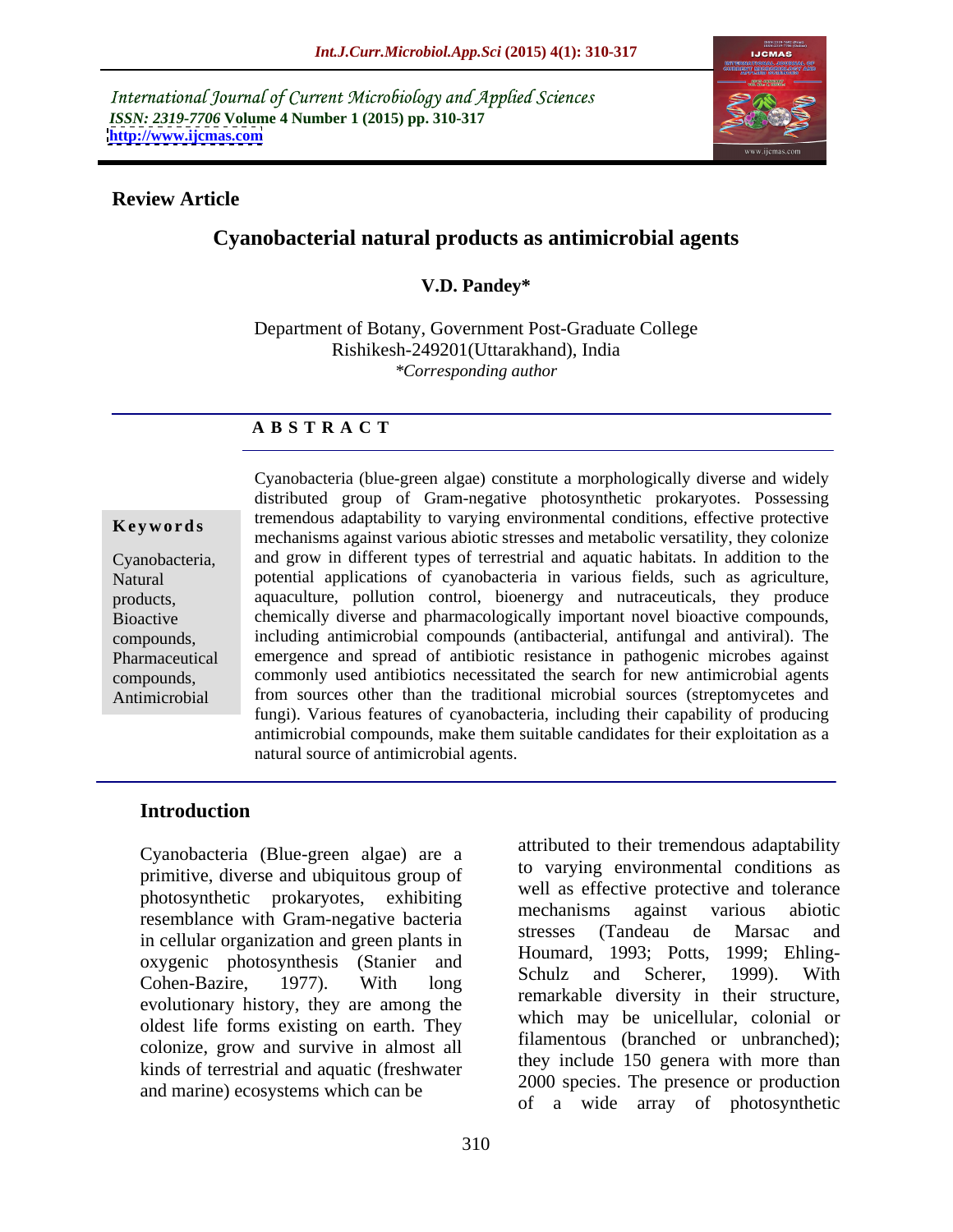pigments, storage products, and primary and secondary metabolites indicates their gained importance in view of the biochemical diversity. They are considered emergence and spread of antibiotic as metabolically versatile organisms as resistance in pathogenic microbes, which well as highly productive and efficient constitutes a major and challenging public biological systems. Both ecologically and health problem, due to indiscriminate use economically, they are important or misuse of antibiotics (Trias and Gordon, organisms with varied implications and 1997; Cowan, 1999). Organisms other applications. In addition to the potential than cyanobacteria, such as streptomycetes applications of cyanobacteria in various and fungi are the source of majority of fields, such as agriculture, aquaculture, human nutrition or nutraceuticals, like cyanobacteria have not yet received bioenergy and pollution control much attention as a source of antibiotics or (bioremediation), they are known to antimicrobial compounds. However, produce a bewildering array of novel bioactive compounds with diverse investigation of cyanobacteria over the activities. Bioactive (biologically active past two decades have revealed the compounds) are the compounds/molecules production of antimicrobial compounds which at low concentrations affect a living (e.g. antibacterial, antifungal, antiviral) by organism, tissue or cell in beneficial or detrimental manner or may elicit compounds are known to exhibit single pharmacological or toxicological effects in activity while others exhibit multiple humans and animals. They may be activities. The biosynthetic pathways synthetic or natural, produced by various responsible for the production of various species microbes and plants. Most of them cyanobacterial antimicrobial compounds are secondary metabolites with diverse chemical structures. Among the known are not completely known. However, cyanobacterial bioactive compounds, certain reports indicate that the production many are pharmacologically important and  $\qquad$  of antimicrobial compounds in hold immense potential for drug cyanobacteria is regulated by culture development. These include antimicrobial conditions and nutrients (Fish and Codd, compounds, anticancerous/antineoplastic agents, antimitotic agents, musclerelaxants, immunomodulatory agents and enzyme inhibitors (Singh *et al*., 2005; Singh *et al*., 2011; Prasanna, 2010; Volk Cyanobacteria of genera *Scytonema* and and Fulkert, 2006; Tan, 2007; Skulberg, *Tolypothrix* produce potent antifungal and 2000; Barrios-Llerena, 2007; Patterson *et*  cytotoxic agents, called scytophycins, *al*., 1994). Bioactive compounds produced by cyanobacteria may be released outside the cells, either actively or passively or by *et al*., 1990). Tolytoxin (6-hydroxy-7-0 autolysis (Metting and Pyne, 1986).

Antimicrobial properties of natural 1977 (Moore, 1981). The cyanobacterial

products from different sources have Photoautotrophic organisms antimicrobial compounds. systematic screening and phytochemical many species. Some antimicrobial and the factors regulating their production are not completely known. of antimicrobial compounds in 1994; Patterson and Bolis, 1993, 1995).

### **Antibacterial and antifungal agents**

Antimicrobial compounds isolated from the cyanobacterium which are chemically congeneric macrolides (Ishibashi *et al*., 1986; Carmeli methyl-scytophycin b), a well characterized scytophycin, was originally isolated from the cyanobacterium *Tolypothrix conglutinata* var. c*olorata* in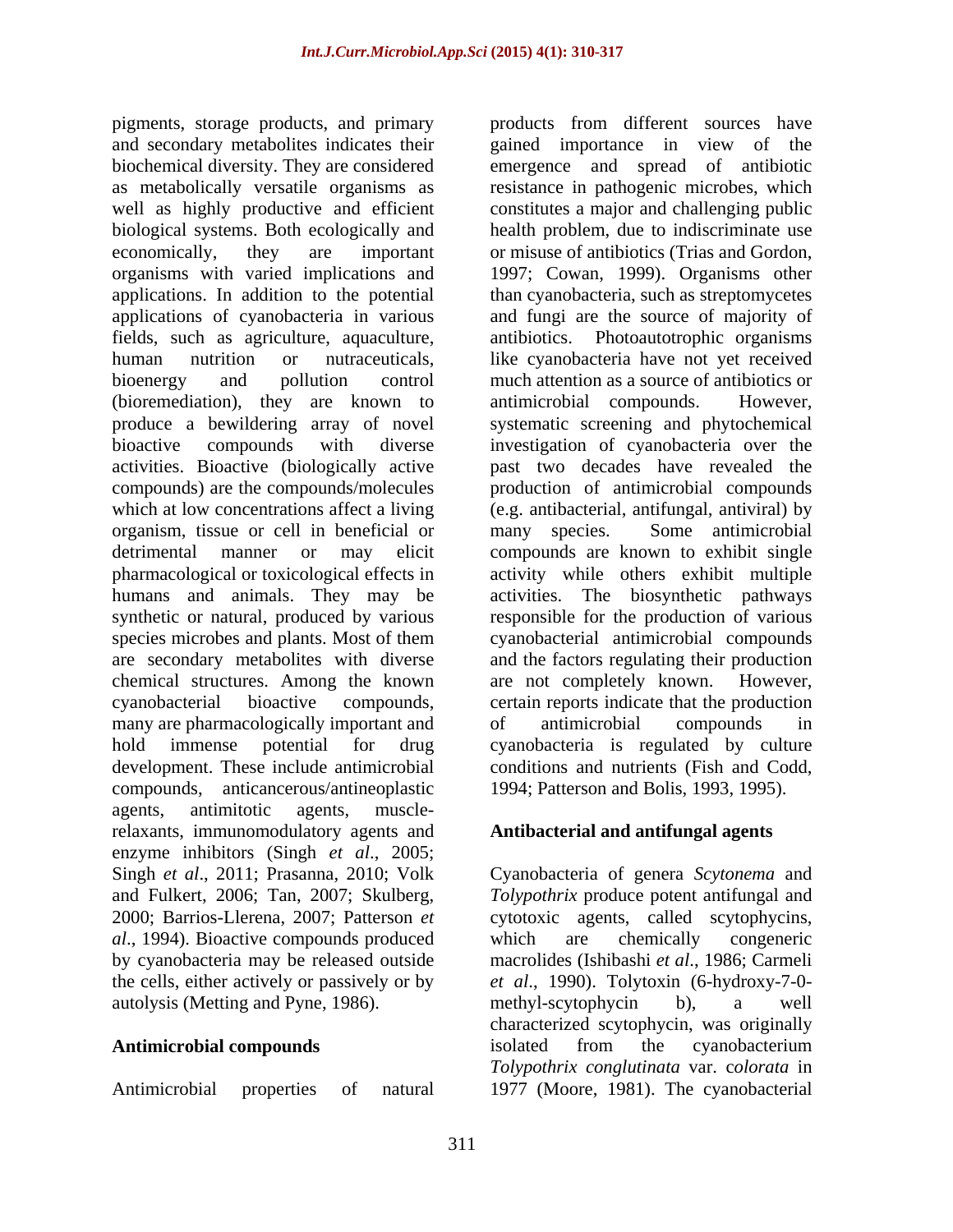species producing scytophycins and has been isolated from the cyanobacterium tolytoxin include *Scytonema Nostoc* sp. (Bui *et al*., 2007). *pseudohofmanni, S.mirabile, S.* to antifungal activity, scytophycins and tolytoxin exhibit strong cytotoxicity *Hapalosiphon fontinalis* (Moore et al.,

reported as antimicrobial agents. These *al.*, 1992). Tubercidin and toyocamycin var. *tenue* (Banker and Carmeli, 1998), schizotrin A (antifungal and antibacterial exhibiting fungicidal activity, are laxaphycins (antifungal agents) from the terrestrial cyanophyte *Anabaena laxa* from the toxic cyanobacterium *Microcystis aeruginosa* (Ishida *et al*., 1997), calophycin (fungicide) from the terrestrial blue-green alga *Calothrix fusca* (Moon *et* 

produces a novel antibacterial compound, marine cyanobacterium Lyngbya called noscomin, which is a diterpenoid majuscula (Gerwick et al., 1987). exhibiting antibiotic and cytotoxic activity,

*burmanicum* and *S. ocellatum* (Ishibashi *et*  Indole alkaloids, named as hapalindoles, *al*., 1986; Carmeli *et al*., 1990). In addition are antibacterial and antifungal agents towards cancerous cell lines (Moore *et al.*, 1987). The *Fischerella muscicola*, a<br>1986; Patterson and Carmeli, 1992). the restrial cyanobacterium, has been Various cyclic peptides and depsipeptides compound, fischerindole L, which is isolated from cyanobacteria have been chemically related to hapalindoles (Park *et* include tenuecyclamides (antibacterial and are fungicidal and cytotoxic nucleosides cytotoxic agent) from lithophytic produced by *Plectonema radiosum* and cyanobacterium *Nostoc spongiaeforme Tolypothrix tenuis*, respectively (Stewart *et*  compound) from *Schizothrix* sp. hapalindole-type alkaloids produced by (Pergament and Carmeli, 1994), cyanobacterial species Fischerella hormothamnins (antibacterial and *ambigua*, *Hapalosiphon hibermicus* and antifungal compounds) from the marine *Westiellopsis prolifica* of the family cyanobacterium *Hormothamnion*  Stigonemataceae (Smitka *et al*., 1992). *enteromorphoides* (Gerwick *et al*., 1989), The antifungal compounds tjipanazoles, (Frankmölle *et al*., 1992a,b), cyanobacterium *Tolypothrix tjipanasensis* majusculamide C (antifungal agent) from (Bonjouklian et al., 1991). Ambigols the marine cyanobacterium *Lyngbya*  (polychlorinated aromatic compounds), *majuscula* (Carter *et al*., 1984), exhibiting antibacterial and antifungal kawaguchipeptin B (antibacterial agent) activities, are produced by the terrestrial produced by an edaphic cyanobacterium *Hapalosiphon fontinalis* (Moore *et al*., 1987). The *Fischerella muscicola,* <sup>a</sup> terrestrial cyanobacterium, has been reported to produce an antifungal *al*., 1992). Tubercidin and toyocamycin *al*., 1988). Ambiguine isonitriles, exhibiting fungicidal activity, are cyanobacterial species *Fischerella*  which are chemically indolocarbazoles, have been isolated from the terrestrial (Bonjouklian *et al*., 1991). Ambigols cyanobacterium *Fischerella ambigua* (Falch *et al*., 1993).

*al*., 1992), and tolybyssidins (antifungal named as muscoride A, is produced by the compounds) from the epilithic fresh water cyanobacterium Nostoc cyanobacterium *Tolypothrix byssoidea* (Jaki *et al*., 2001). Malyngamides, amides of the fatty acid The cyanobacterium *Nostoc commune* are antibacterial agents isolated from the (Jaki *et al.,* 1999). Carbamidocyclophanes Tanikolide, an antifungal lactone, is A-E (chlorinated paracyclophanes), another antimicrobial compound isolated The antibacterial oxazole peptide alkaloid, fresh water cyanobacterium *Nostoc muscorum* (Nagatsu *et al*., 1995).  $(\&)$  -7(S)-methoxytetradec-4(E)-enoate, marine cyanobacterium *Lyngbya majuscula* (Gerwick *et al*., 1987). from *L. majuscula* (Singh *et al*., 1999).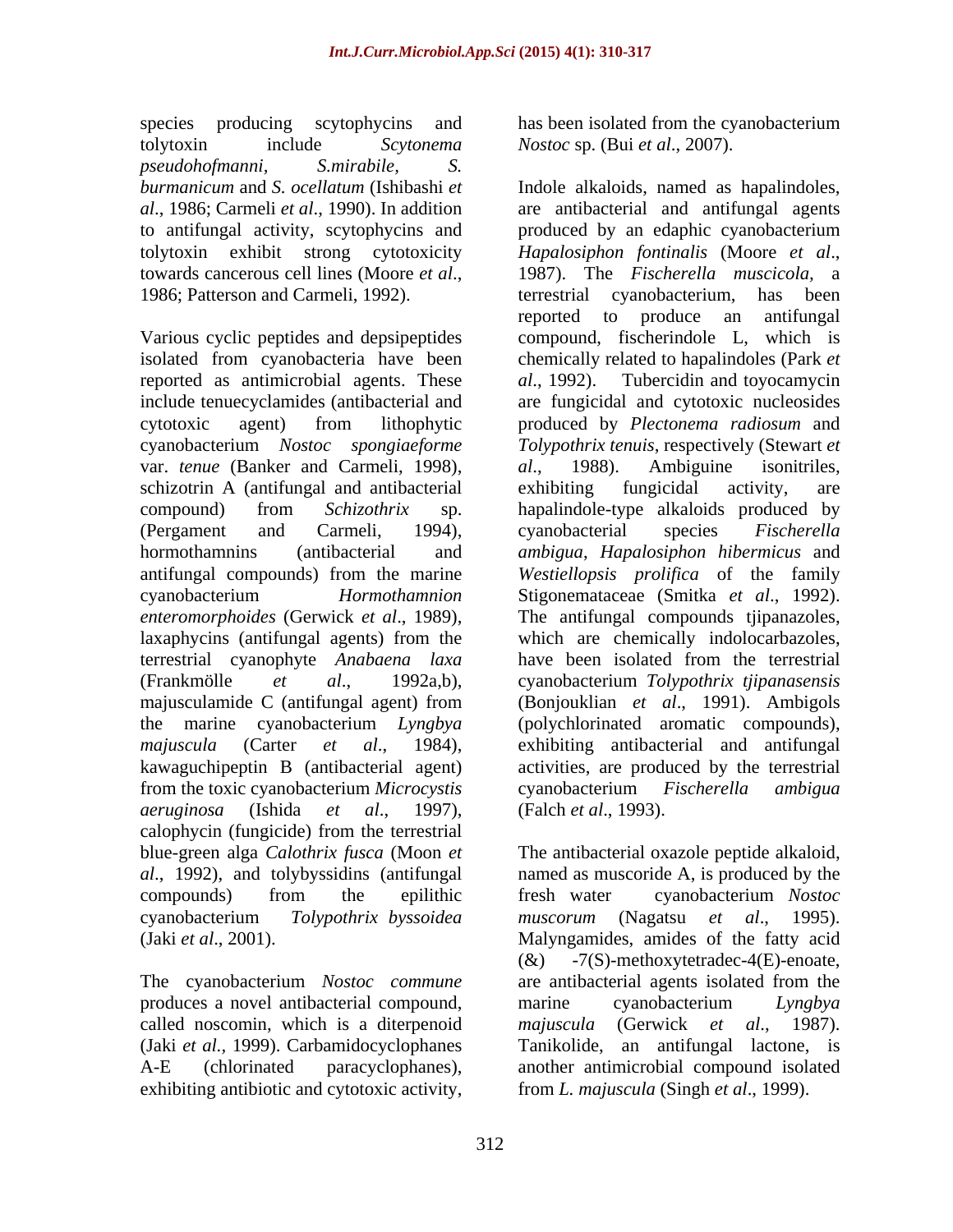With the aim of discovering new antiviral agents, extracts of various cyanobacterial species were screened against human Cyanobacteria have been recognized as a pathogenic viruses, including HIV promising and prodigious source of novel (Knübel *et al.*, 1990; Gustafson *et al.*, pharmaceutical compounds of various 1989). The sulfoglycolipids isolated from types. The development of resistance in cyanobacteria have been reported to inhibit the activity of reverse transcriptase commonly used antibiotics made of human immunodeficiency virus (HIV) imperative to look for new antimicrobial (Loya *et al*., 1998). Cyanovirin-N, a agents from natural sources other than the carbohydrate binding protein, isolated traditional microorganisms. Interestingly, from the cyanobacterium *Nostoc ellipsosporum*, exhibits potent anti-HIV activity (Boyd *et al*., 1997; Botos and cyanobacteria opens up new possibilities Wlodawer, 2003). It binds to viral surface for the exploitation of these organisms as envelope glycoprotein gp120, interfering potential source of antimicrobial agents or with the fusion of HIV with the cellular receptor CD4. Bokesch *et al.* (2003) isolated a potent novel anti-HIV protein, requirements, and amenability to scytovirin, from aqueous extracts of the controlled laboratory culture, ubiquity and cultured cyanobacterium *Scytonema varium* that acts by binding to viral coat suitable candidates for their use and proteins gp120, gp160 and gp41 (Bokesch *et al*., 2003). The terrestrial cyanobacterium *Nostoc flagelliforme* is known to produce an antiviral acidic polysaccharide, nostoflan, exhibiting compounds/activities, they would be potent activity against HSV-1 (herpes simplex virus type-1), HSV-2, human phytopathogenic bacteria and fungi. The cytomegalovirus and influenza A virus (Kanekiyo *et al*., 2005, 2007, Hayashi *et al*., 2008). Cyclic depsipeptides, ichthyopeptins A and B, isolated from the cyanobacterium *Microcystis ichthyoblabe*, and characterization of antimicrobial possess antiviral activity against influenza compounds, strain improvement, genetic A virus (Zainuddin *et al*., 2007). Calcium spirulan (Ca-SP), a natural sulfated optimization of growth media and culture polysaccharide, isolated from *Spirulina*  conditions, and high density culture are *platensis*, has been reported to exhibit antiviral activity against various enveloped antimicrobial compounds by cyanobacteria viruses, such as human immunodeficiency is important because of their possible role virus type-1 (HIV-1), herpes simplex virus in chemical interactions that occur in type-1 (HSV-1), measles virus, mumps

**Antiviral agents** cytomegalovirus (Hayashi *et al*., 1996a,b). Ca-SP selectively inhibits the penetration of virus into host cells.

virus, influenza A virus and human may conferselective advantage topharmaceutical compounds of various types. The development of resistance in pathogenic microorganisms against commonly used antibiotics made the production of antimicrobial compounds by various antibiotics. The desired features, such as rapid growth rate, simple growth requirements, and amenability to easy accessibility make cyanobacteria exploitation as a natural source of antimicrobial agents and other pharmaceutical compounds. Additionally, because of their antimicrobial suitable biocontrol agents for potential of cyanobacteria in pharmaceuticals has yet to be fully realized. Increased research efforts towards extensive screening, purification and characterization of antimicrobial compounds, strain improvement, genetic manipulation, metabolic engineering, needed. Ecologically, the production of microbial communities in nature. They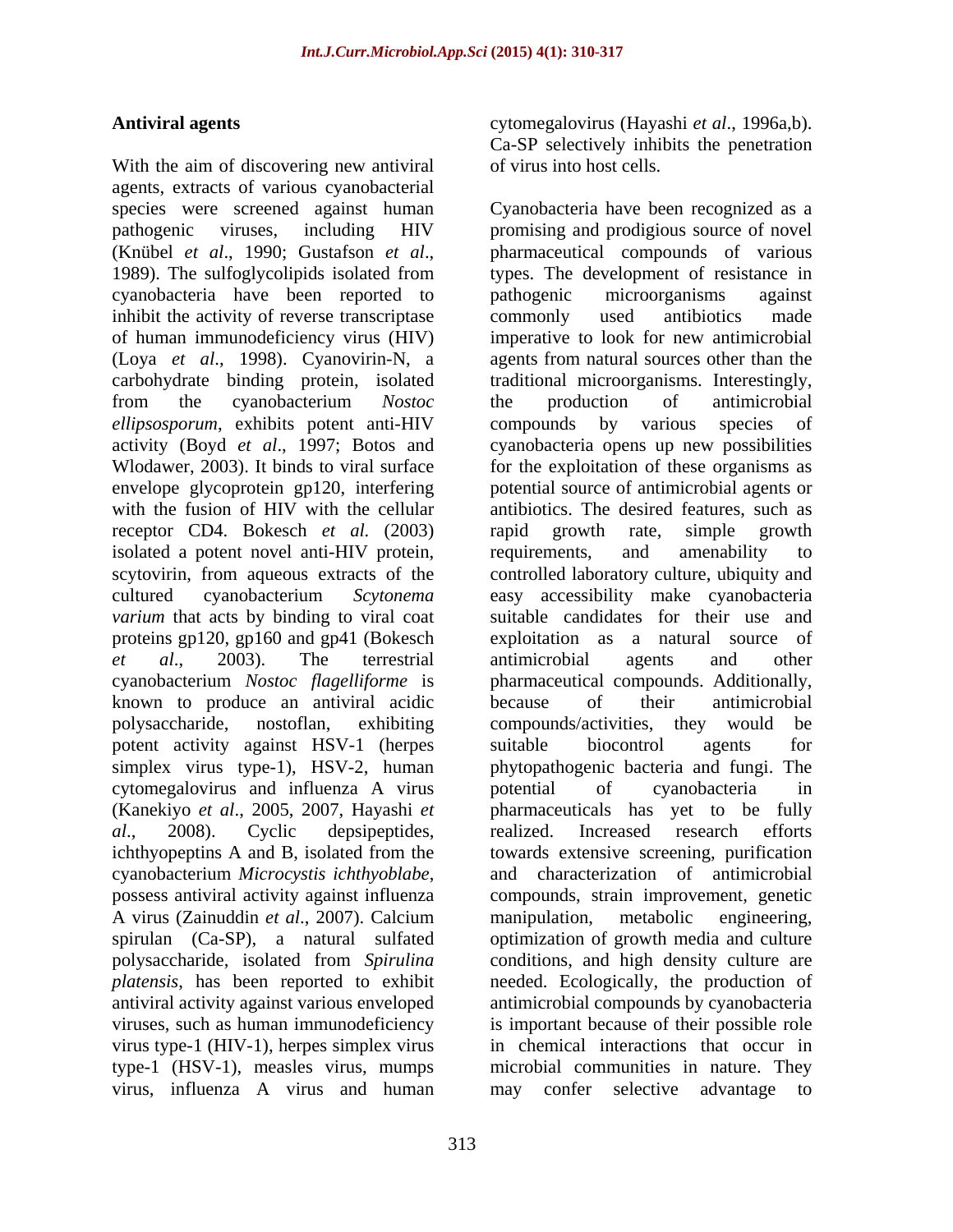cyanobacteria to grow and survive in natural habitats. The summary contract and the matter of the Apple of Antimicob. Agents Chemother.,

- *spongiaeforme* var*. tenue*. *J. Nat.*
- Wright, P.C. 2007. Genetic analysis of polyketide synthase and peptide Scyton<br>synthatise gapes in cyanobacteria as  $1542$ synthetase genes in cyanobacteria as
- G.M.L., Gardella, R.S., Sowder, 241. Buckheit, R.W., Boyd, M.R. 2003. A potent novel anti-HIV protein *Microbiol. Rev.*, 12: 564–582. *Scytonema varium. Biochemistry,* protection in Cyanoba<br>42(9): 2578–84<br>*Phycol.*, 34: 329–338.
- Bonjouklian, R., Smitka, T.A., Doolin, Shaffer, S.A., Moore, R.E., Stewart, *Tetrahedron,* 47: 7739–7750. 58: 6570–6575.
- 
- Boyd, M.R., et al. 1997. Discovery of *Phormidia*<br>cyanovirin–N a novel human 261–266. cyanovirin-N, a novel human  $261-266$ . gp120: potential applications to

microbicide development. *Antimicob. Agents Chemother.,*  $41(7)$ : 1521–1530.

- **References** Bui, T.N., Jansen, R., Pham, T.L., Mundt, Banker, R., Carmeli, S. 1998. E, chlorinated paracyclophanes with Tenuecyclamides A-D, cyclic cytotoxic and antibiotic activity from hexapeptides from the the Vietnamese cyanobacterium, cyanobacterium *Nostoc Nostoc* sp. *J. Nat. Prod.,* 70: 499 S. 2007. Carbamidocyclophanes A the Vietnamese cyanobacterium, 503.
- *Prod.*, 61: 1248–1251. Carmeli, S., Moore, R.E., Patterson, Barrios-Llerena, M. E., Burja, A.M., G.M.L. 1990. Tolytoxin and new<br>Wright P.C. 2007 Genetic analysis scytophycins from three species of Carmeli,S., Moore, R.E., Patterson, G.M.L. 1990. Tolytoxin and new scytophycins from three species of *Scytonema*. *J. Nat. Prod.,* 53: 1533 1542.
- a mining tool for secondary Carter, D.C., Moore, R.E., Mynderse, J.S., metabolites. *J. Ind. Microbiol.* Niemczura, W.P., Todd, J.S. 1984. *Biotechnol.*, 34: 443–456. Structure of majusculamide C, a Bokesch, H.R., O'Keefe, B.R., McKee, cyclic depsipeptide from Lyngbya<br>T.C., Pannell, L.K., Patterson, majuscula. J. Org. Chem., 49: 236– T.C., Pannell, L.K., Patterson, *majuscula*. *J. Org. Chem.,* 49: 236 cyclic depsipeptide from *Lyngbya*  241.
	- R.C., Turpin, J., Watson, K., Jr. Cowan, M.M. 1999. Plant products as<br>Buckheit R.W. Boyd M.R. 2003 antimicrobial agents. Clin. Cowan, M.M. 1999. Plant products as antimicrobial agents. *Clin. Microbiol. Rev., 12: 564-582.*
	- from the cultured cyanobacterium Ehling–Schulz, M., Scherer, S. 1999. UV 42(9): 2578–84. *Phycol.*, 34: 329–338. Ehling-Schulz, M., Scherer, S. 1999. UV protection in Cyanobacteria. *Eur. J. Phycol.,* 34: 329–338.
	- L.E., Molloy, R.M., Debono, M., Sticher, O., Rüegger, H.,<br>Shaffer S.A. Moore R.E. Stewart Bernardinelli, G. 1993. Ambigol A J.B., Patterson, G.M.L. 1991. and B: new biologically active Tiipanazoles, new antifungal agents<br>from the blue–green alga from the terrestrial blue–green alga from the blue–green alga from the terrestrial blue–green alga *Tolypothrix tjipanasensis*. *Fischeralla ambigua*. *J. Org. Chem.,* Falch, B.S., König, G.M., Wright, A.D., Sticher, O., Rüegger, H., Bernardinelli, G. 1993. Ambigol A polychlorinated aromatic compounds from the terrestrial blue–green alga 58: 6570 6575.
- Botos, I., Wlodawer, A. 2003. Fish, S.A., Codd, G.A. 1994. Analysis of Cyanovirin N: a sugar binding culture conditions controlling the antiviral protein with a new twist. *CMLS Cell. Mol. Life Sci.,* 60: 277 287. 287. yield of bioactive material produced by the thermotolerant cyanobacterium (blue green alga) *Phormidium*. *Eur. J. Phycol.,* 29:  $261 - 266.$ 
	- immunodeficiency virus Frankmölle, W.P., Knübel, G., Moore, inactivating protein that binds viral and R.E., Patterson, G.M.L. 1992b.<br>surface envelope glycoprotein and Antifungal cyclic peptides from the surface envelope glycoprotein **Antifungal** cyclic peptides from the R.E., Patterson, G.M.L. 1992b. Antifungal cyclic peptides from the terrestrial blue green agla *Anabaena*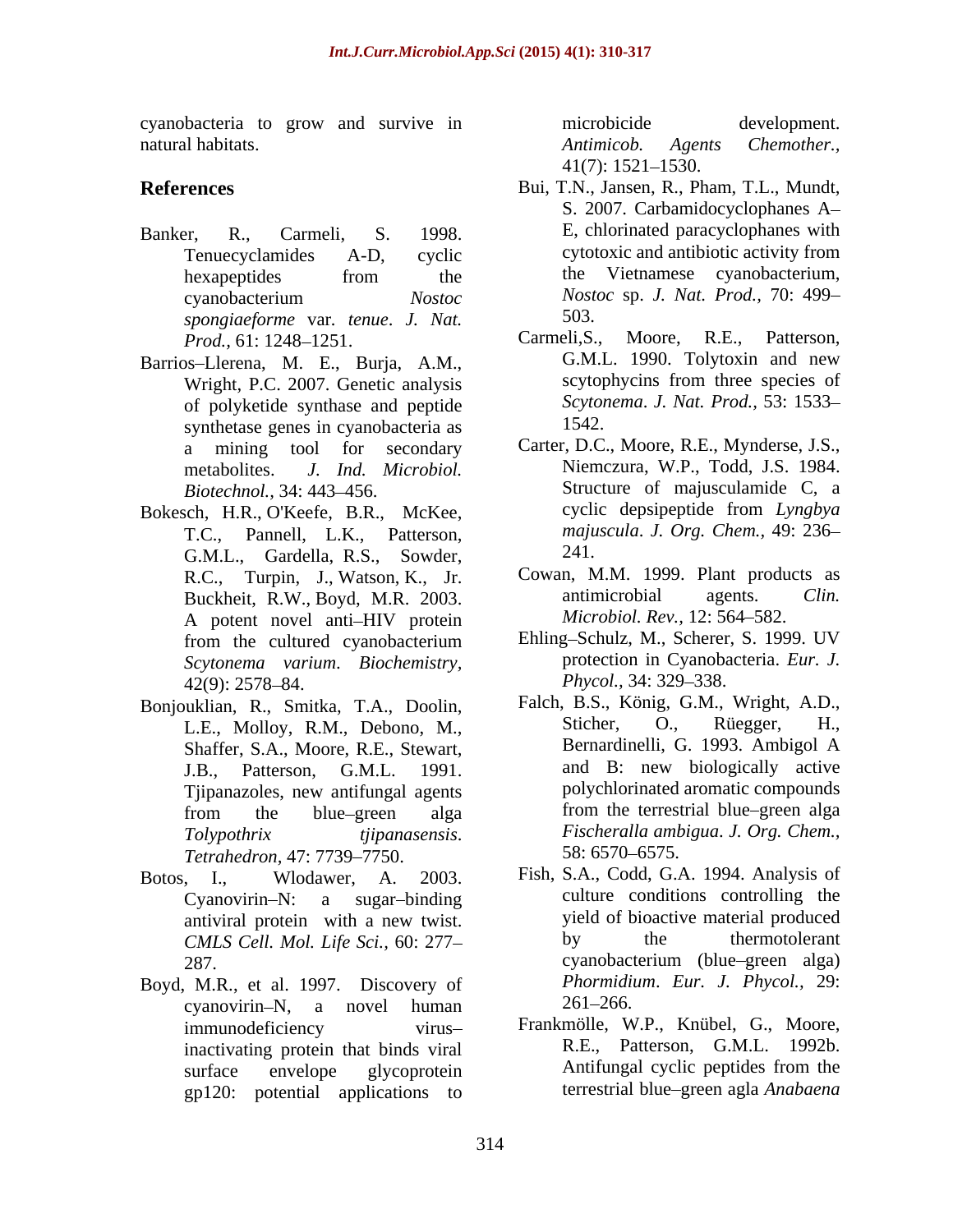*laxa*. II. Structures of laxaphycins herpes simplex virus and anti A,B,D and E. *J. Antibiotics,* 45: 1458–1466. **a** activities. *AIDS* Res. *Hum*.

- Frankmölle, W.P., Larsen, L.K., Caplan, *laxa*. I. Isolation and biological properties. *J. Antibiotics,* 45: 1451
- Gerwick, W.H., Mrozek, Moghaddam,
- Gerwick,W.H., Reyes, S., Alvarado, B.
- Gustafson, K.R., Cardellina II, J.H., Fuller, R.W., Weislow, O.S., Kiser, *Nat. Prod.*, 62: 502–503.
- Hayashi, K., Kanekiyo, K., Ohta, Y., Lee, activity of an acidic polysaccharide
- Hayashi, K., Hayashi, T., Kojima, I.

human immunodeficiency virus activities. *AIDS Res. Hum. Retroviruses,* 12(15): 1463-1471.

- F.R., Patterson, G.M.L., Knübel, G., Hayashi, T., Hayashi, K., Maeda, M., Levine, I.A., Moore, R.E. 1992a. Kojima, I. 1996b. Calcium spirulan, Antifungal cyclic peptides from the an inhibitor of enveloped virus terrestrial blue green agla *Anabaena*  Kojima, I. 1996b. Calcium spirulan, an inhibitor of enveloped virus replication, from a blue–green alga *Spirulina platensis*. *J. Nat Prod.,*  $59(1)$ : 83–87.
- 1457. Ishibashi, M., Moore, R.E., Patterson, Ch., Agarwal, S.K. 1989. Novel cytotoxic peptides from the tropical marine cyanobacterium cyanophyte Scytonema *Hormothamnion enteromorphoides*. I. Discovery, isolation and initial G.M.L., Xu, C., Clardy, J. 1986. Scytophycins, cytotoxic and antimycotic agents from the cyanophyte *Scytonema pseudohofmanni. J. Org. Chem.,* 51: 5300 5306.
- chemical and biological Ishida, K., Matsuda, H., Murakami, M., characterization of the Yamaguchi, K. 1997. hormothamnins from wild and **Kawaguchipeptin B**, an antibacterial cultured material. *Experientia,* 45: 115–121. cyanobacterium Microcystis 1987. Two malyngamides from the  $726$ . Yamaguchi, K. 1997. Kawaguchipeptin B, an antibacterial cyclic undecapeptide from the cyanobacterium *Microcystis aeruginosa*. *J. Nat. Prod.,* 60: 724 726.
- Carribean cyanobacterium *Lyngbya*  Jaki, B., Orjala, J., Sticher, O. 1999. A *majuscula*. *Phytochemistry,* 26: novel extracellular diterpenoid with 1701–1704. antibacterial activity from the antibacterial activity from the cyanobacterium *Nostoc commune*. *J. Nat. Prod.,* 62: 502–503.
- R.F., Snader, K.M., Patterson, Jaki, B., Zerbe, O., Heilmann, J., Sticher, G.M.L., Boyd, M.R. 1989. AIDS O. 2001. Two novel cyclic peptides antiviral sulfolipids from with antifungal activity from the cyanobacteria (blue green algae). *J. Nat. Cancer Inst.,* 81: 1254–1258. byssoidea (EAWAG 195). *J. Nat.* with antifungal activity from the cyanobacterium *Tolypothrix byssoidea* (EAWAG 195). *J. Nat. Prod.,* 64: 154–158.
- J.B., Takenaka, H., Hayashi, T. Kanekiyo, K., Hayashi, K., Takenaka, H., 2008. Anti-influenza A virus Lee, J-B., Hayashi, T. 2007. Antifrom a blue green alga *Nostoc flagelliforme*. *Planta Med.,*. 74: PA34. *Nostoc flagelliforme*. *Biol. Pharm.*  herpes simplex virus target of an acidic polysaccharide, Nostoflan, from the edible blue–green alga *Bull.,* 30(8): 1573–1575.
- 1996a. A natural sulfated Kanekiyo, K., Lee, J.B., Hayashi, K., polysaccharide, calcium spirulan, isolated from *Spirulina platensis*: in vitro and ex vivo evaluation of anti-<br>antiviral polysaccharide, nostoflan, Takenaka, H., Hayakawa, Y., Endo, S., Hayashi, T. 2005. Isolation of an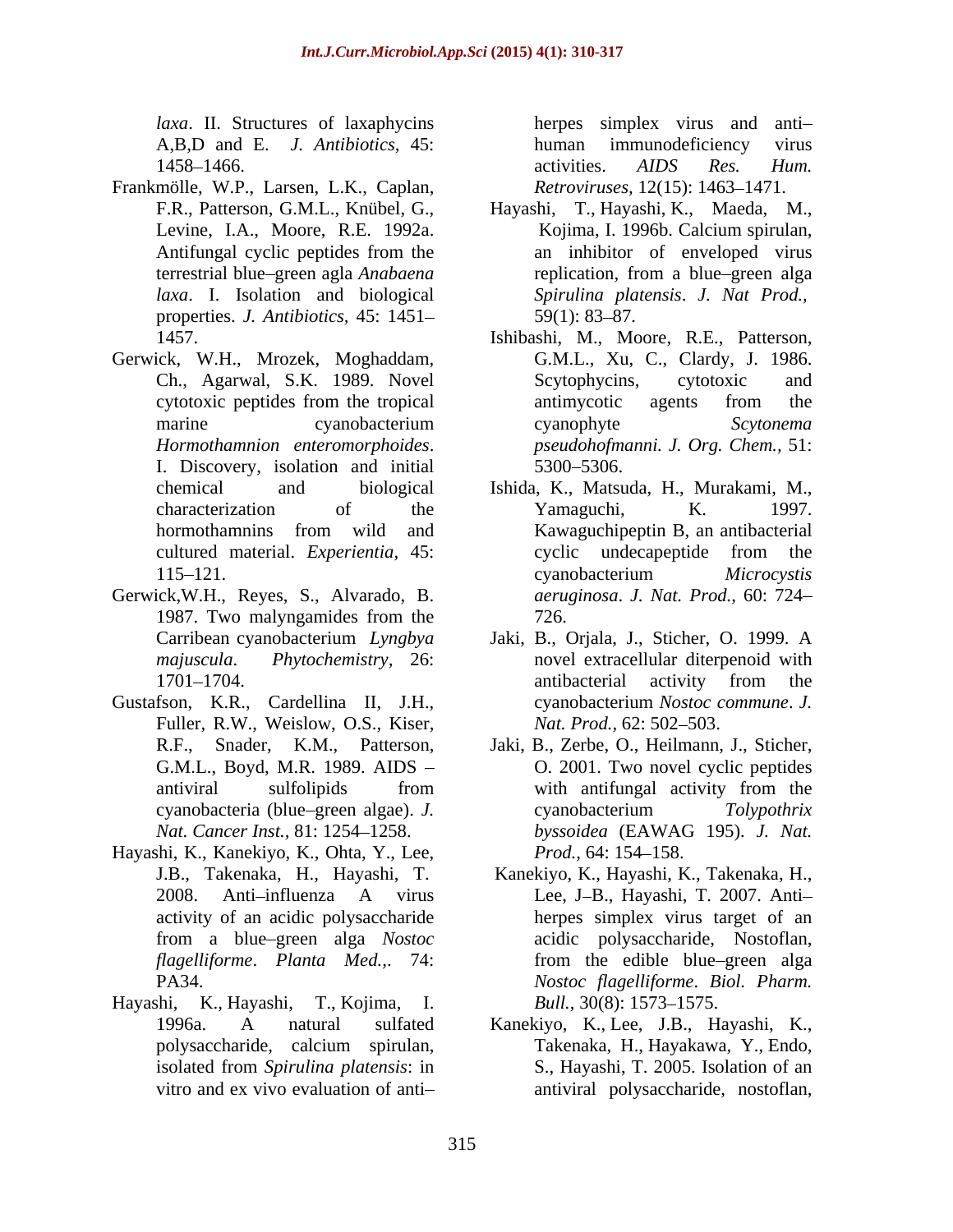- Knübel,G., Larsen, L.K., Moore, R.E., Levine, I.A., Patterson, G.M.L.
- Loya, S., et al., 1998. The inhibition of
- Metting, B., Pyne, J.W. 1986. Biologically Biotechnol., 40: 375–381.
- Moon, S-S., Chen, J.L., Moore, R.E.,
- Moore, R.E. 1981. Constituents of blue Marine natural products, Vol. 4. *Microbiol*, 157:406-410.
- Moore, R.E., Cheuk, C., Yang, X-Q.G., products from blue-green algae. J. Patterson, G.M.L., Bonjouklian, R., *Appl. Phycol.*, 6: 151–157.
- Moore, R.E., Patterson, G.M.L., 319–328.
- from a terrestrial cyanobacterium, Nagatsu, A., Kajitani, H., Sakakibara, J. *Nostoc flagelliforme*. *J. Nat. Prod.,* 68(7): 1037–1041. peptide alkaloid from freshwater 1995. Muscoride A: a new oxazole peptide alkaloid from freshwater cyanobacterium *Nostoc muscorum*. *Tetrahedron Lett.*, 36: 4097–4100.
- 1990. Cytotoxic, antiviral Park, A., Moore, R.E., Patterson, G.M.L. indolocarbazoles from a blue–green 1992. Fischerindole L, a new alga belonging to the Nostocaceae. *J. Antibiotics,* 43: 1236 1239. green alga *Fischerella muscicola*. 1992. Fischerindole L, a new isonitrile from the terrestrial blue *Tetrahedron Lett.*, 33: 3257-3260.
- reverse transcriptase of HIV–1 by Patterson, G.M.L., Bolis, C.M. 1993. the natural sulfoglycolipids from cyanobacteria: contribution of different moieties to their high *Scytonema ocellatum*. I. Physical potency. *J. Nat. Prod.*, 61: 891–895. factors. Appl. Microbiol. Regulation of scytophycin accumulation in cultures of factors. *Appl. Microbiol. Biotechnol.,* 40: 375–381.
- active compounds from microalgae. Patterson, G.M.L., Bolis, C.M. 1995. *Enzyme Microb. Technol.,* 8: 386 394. **394. 394. 394. 394. 394. 394. 394. 394. 394. 394. 395. 396. 396. 396. 396. 396. 396. 396. 396. 396. 396. 396. 396. 396. 396. 396. 396. 396. 396. 396. 396.** Patterson, G.M.L. 1992. Calophycin, requirements. Appl. Microbiol. a fungicidal cyclic decapeptide from Biotechnol., 43: 692–700. Regulation of scytophycin accumulation in cultures of *Scytonema ocellatum*. II. Nutrient requirements. *Appl. Microbiol. Biotechnol.,* 43: 692–700.
- the terrestrial blue green alga Patterson, G.M.L., Carmeli, S. 1992. *Calothrix fusca*. *J. Org. Chem.,* 57: Biological effects of tolytoxin (6 1097–1103. hydroxy–7–0-methyl-scytophycin green algae. In: Scheuer, P.J. (Ed.), from cyanobacteria. Arch. b), a potent bioactive metabolite from cyanobacteria. *Arch. Microbiol.,* 157: 406–410.
- Academic Press, New York. Pp. 1 Patterson, G.M.L., Larsen, L.K., Moore, 52. R.E. 1994. Bioactive natural R.E. 1994. Bioactive natural products from blue green algae. *J. Appl. Phycol., 6:* 151–157.
- Smitka, T.A., Mynderse, J.S., Foster, Pergament, I., Carmeli, S. 1994. Schizotrin R.S., Jones, N.D., Swartzendruber, A: a novel antimicrobial cyclic J.K., Deeter, J.B. 1987. peptide from a cyanobacterium. Hapalindoles, antibacterial and *Tetrahedron Lett.*, 35: 8473–8476. peptide from a cyanobacterium.
- antimycotic alkaloids from the Potts, M. 1999. Mechanisms of cyanophyte *Hapalosiphon fontinalis. J. Org. Chem.,* 52: 1036 1043. cyanobacteria. *Eur. J. Phycol.,* 34: Potts, M. 1999. Mechanisms of desiccation tolerance in 319 328.
- Mynderse, J.S., Jr. Barchi, J.J., Prasanna,R., Sood, A., Jaiswal, P., Nayak, Norton, T.R., Furusawa, E., S., Gupta, V., Chaudhary, V., Joshi, Furusawa, S. 1986. Toxins from cyanophytes belonging to the Scytonemataceae. *Pure Appl. Chem.* valuable sources of bioactive 58: 263–271. compounds (Review). Appl. M., Natrajan, C. 2010. Rediscovering cyanobacteria as valuable sources of bioactive compounds (Review). *Appl.*